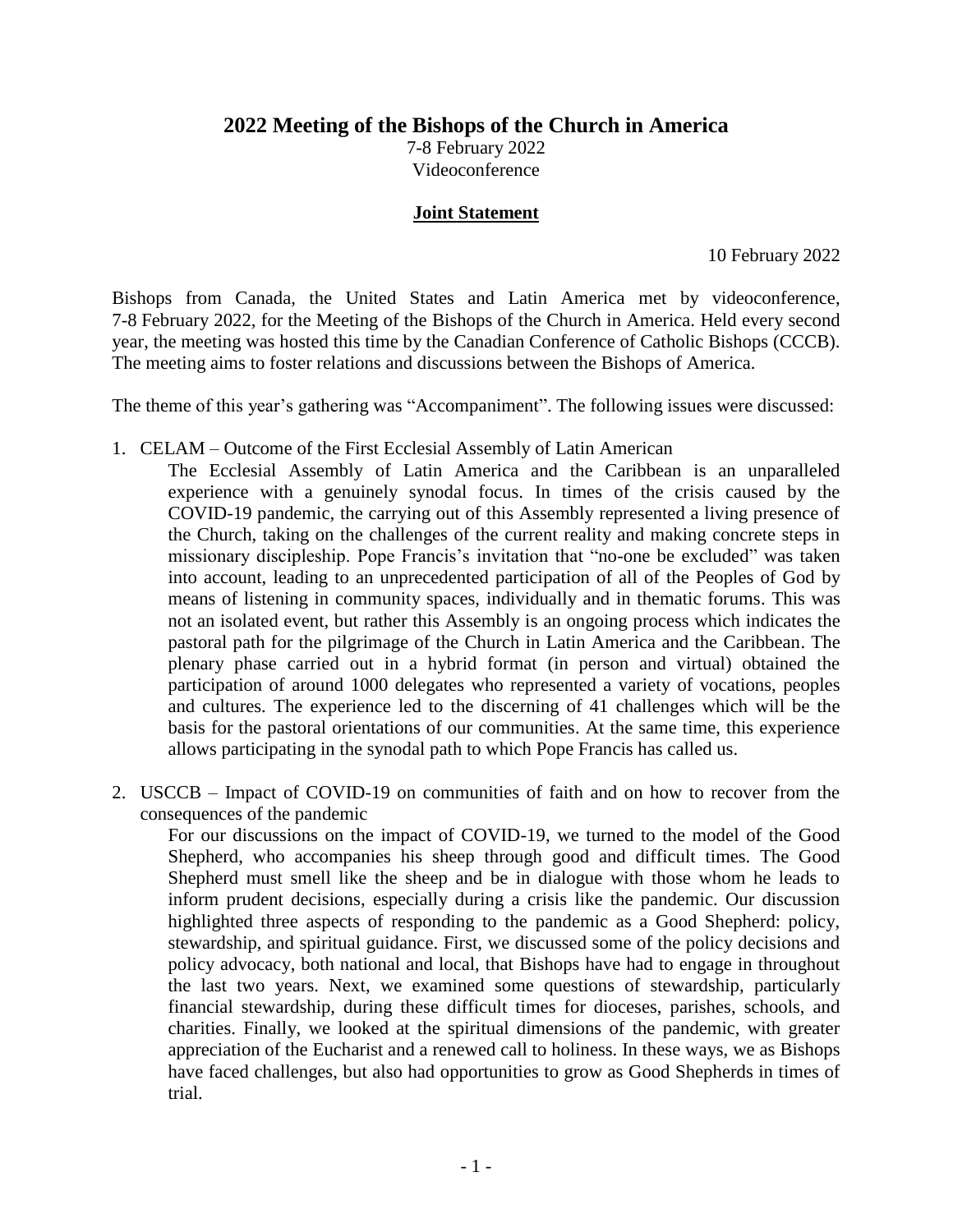## 3. CCCB – Indigenous Relations

The relationship between the Church in Canada with Indigenous Peoples is one of utmost importance to the Bishops in Canada, who are committed to engaging with the past and accompanying Indigenous Peoples on the path toward healing, reconciliation, and a future filled with mutual respect and cooperation. The CCCB highlighted a number of initiatives in this regard, in particular the establishment of Our Lady of Guadalupe Circle (a coalition of Catholic organizations to accompany Indigenous Peoples); the expansion of the membership of its own Canadian Catholic Indigenous Council; the efforts of a Bishops' Working Group to develop a pastoral letter to Indigenous Peoples; listening circles held across the country; and a significant financial pledge toward healing and reconciliation. The CCCB also drew attention to the Indigenous Delegation which will meet the Holy Father at the Vatican this spring as well as an Apostolic Visit by Pope Francis to Canada, both of which are key steps in the path to healing and reconciliation.

More than 20 delegates took part in the meeting, including Bishops and senior staff of the CCCB, the United States Conference of Catholic Bishops (USCCB), and the Episcopal Council of Latin America (CELAM).

The next Meeting of the Bishops of the Church in America is scheduled to take place in 2024, with USCCB to host.

We give thanks to God for this experience of ecclesial communion and synodality in the entirety of the American continent.

## **Participants at the 2022 meeting**

## **Representatives of CELAM**

- His Eminence Cardinal Odilo Pedro Scherer, Archbishop of São Paulo, Senior Vice President
- The Most Rev. Jorge Eduardo Lozano, Archbishop of San Juan de Cuyo, General Secretary
- Father Pedro Manuel Brassesco, Deputy General Secretary
- Mr. Mauricio López Oropeza, Director of the Centre for Pastoral Programs and Networks for Pastoral Action
- Nancy Stella Sanabria, Assistant Secretary General

# **United States Conference of Catholic Bishops**

- The Most Rev. José H. Gomez, Archbishop of Los Angeles, President
- The Most Rev. Allen H. Vigneron, Archbishop of Detroit, Vice President
- The Most Rev. Timothy P. Broglio, Archbishop of the Military Services, Secretary
- The Most Rev. Gregory L. Parkes, Bishop of St. Petersburg, Treasurer
- The Most Reverend Paul S. Coakley, Archbishop of Oklahoma City, Member at Large
- Father Michael J.K. Fuller, General Secretary